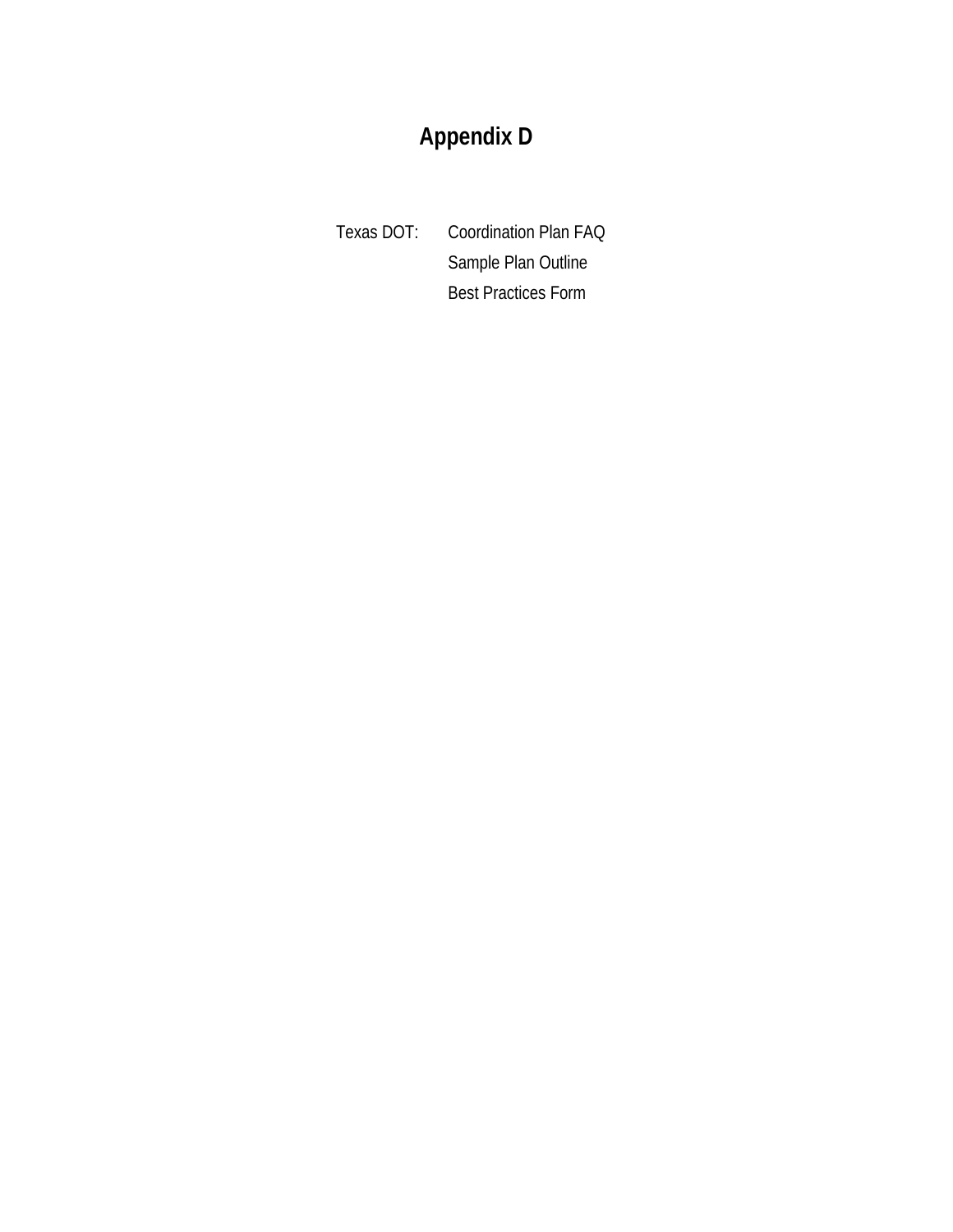#### **FREQUENTLY ASKED QUESTIONS Coordinated Human Services Transportation Planning Provisions of SAFETEA-LU**

#### **1. What is the purpose of the coordinated human services transportation planning provisions?**

The provisions aim to improve transportation services for persons with disabilities, older Americans, and individuals with lower incomes. The provisions ensure that communities coordinate transportation resources provided through multiple Federal programs. A coordinated plan for human services transportation enhances transportation access, minimizes duplication of Federal services, and encourages the most cost-effective transportation possible.

#### **2. What will result from coordination efforts between human services agencies and transportation providers?**

SAFETEA-LU requires the establishment of a "locally developed, coordinated public transithuman services transportation plan" (hereinafter, a "coordinated plan") for all FTA programs for underserved populations: the Elderly Individuals and Individuals with Disabilities program (Section 5310); the Job Access and Reverse Commute program (Section 5316); and the New Freedom program (section 5317).

#### **3. Should there be one plan or three separate plans for each program listed in question 2?**

There should be one coordinated plan. This coordinated plan may include elements that address the unique needs of one population, but it also should recognize that many transportation needs cross population groups, and that individuals frequently fall within several population categories. The plan should coordinate services so as to minimize the duplication of efforts and enhance services.

### **4. What constitutes an acceptable coordinated plan? Are there criteria?**

SAFETEA-LU does not define an acceptable plan, and FTA has not yet developed criteria. FTA is formulating opportunities for interested parties and the public to comment on criteria. The planning process in the JARC program and the United We Ride (UWR) Framework for Action provide examples for discussion.

### **5. Who must participate in the development of the plan?**

SAFETEA-LU requires that representatives of public, private, and non-profit transportation providers, human services providers, and the public all participate to develop a plan.

### **6. Who is responsible for the development of the plan?**

SAFETEA-LU does not specify a lead. That will be a local decision.

### **7. Are funds available for the development of the coordinated plan?**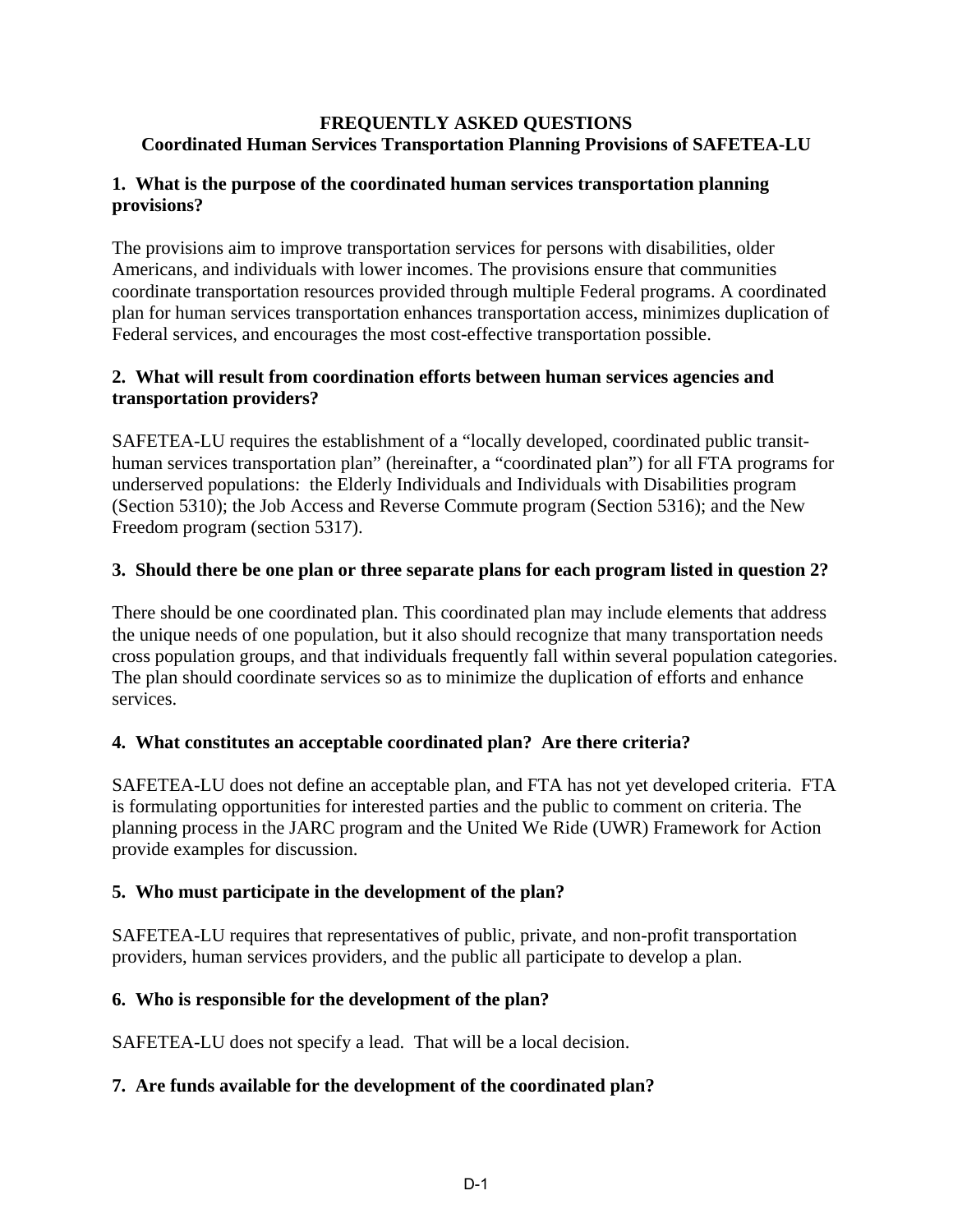Recipients may use up to 10 percent of funds received under Sections 5310, 5316, and 5317 to administer, plan, and provide technical assistance for projects. Planning activities can also be funded from the following sources:

- Section 5303 Metropolitan Planning program
- Section 5304 Statewide Planning program
- Section 5307 Urbanized formula program, and
- Section 5311 Nonurbanized Area formula funds for state administration

The development of the coordinated plan is an eligible planning activity and can be funded at 80 percent FTA share under the planning programs or urbanized area formula program. No match is required for administrative funds allowed under Sections 5310, 5311, 5316, and 5317.

### **8. What is the timeline for the development of the coordinated plan?**

Beginning in FY 2007, as a condition of Federal assistance under Sections 5310, 5316, and 5317 programs, the recipient must certify to the Secretary of Transportation that projects selected emerged from the coordinated plan.

#### **9. How will FTA continue to support the Presidential Executive Order on Human Service Transportation Coordination?**

SAFETEA-LU Section 3046 establishes a new human service coordination project. Funded at \$1.6 million annually, it is expected to support the implementation of the Presidential Executive Order on Human Service Transportation Coordination and the United We Ride initiative.

### **10. Are there other new provisions in SAFETEA-LU that support coordination efforts?**

Section 5302 defines mobility management as an eligible Federal capital expense supported with 80 percent Federal public transportation funding. Mobility management consists of short-range planning and management activities and projects for improving coordination among public transportation and other transportation service providers.

Sections 5303 and 5304 (Metropolitan and Statewide Transportation Planning) encourage Metropolitan Planning Organizations (MPOs) and States to consult with organizations conducting other planning processes as they prepare long-range transportation plans. Public and private operators and individuals with disabilities are included on an extensive list of groups for which MPOs and States must provide an opportunity to comment during the development of long-range transportation plans and transportation improvement programs.

In metropolitan areas, MPOs must prepare a participation plan, in consultation with these groups, that describes opportunities to comment on the long-range transportation plan. Also, this involvement and coordination in metropolitan areas is to be considered in the design and delivery of services provided by organizations providing non-emergency transportation services with Federal funds other than those from the U.S. Department of Transportation.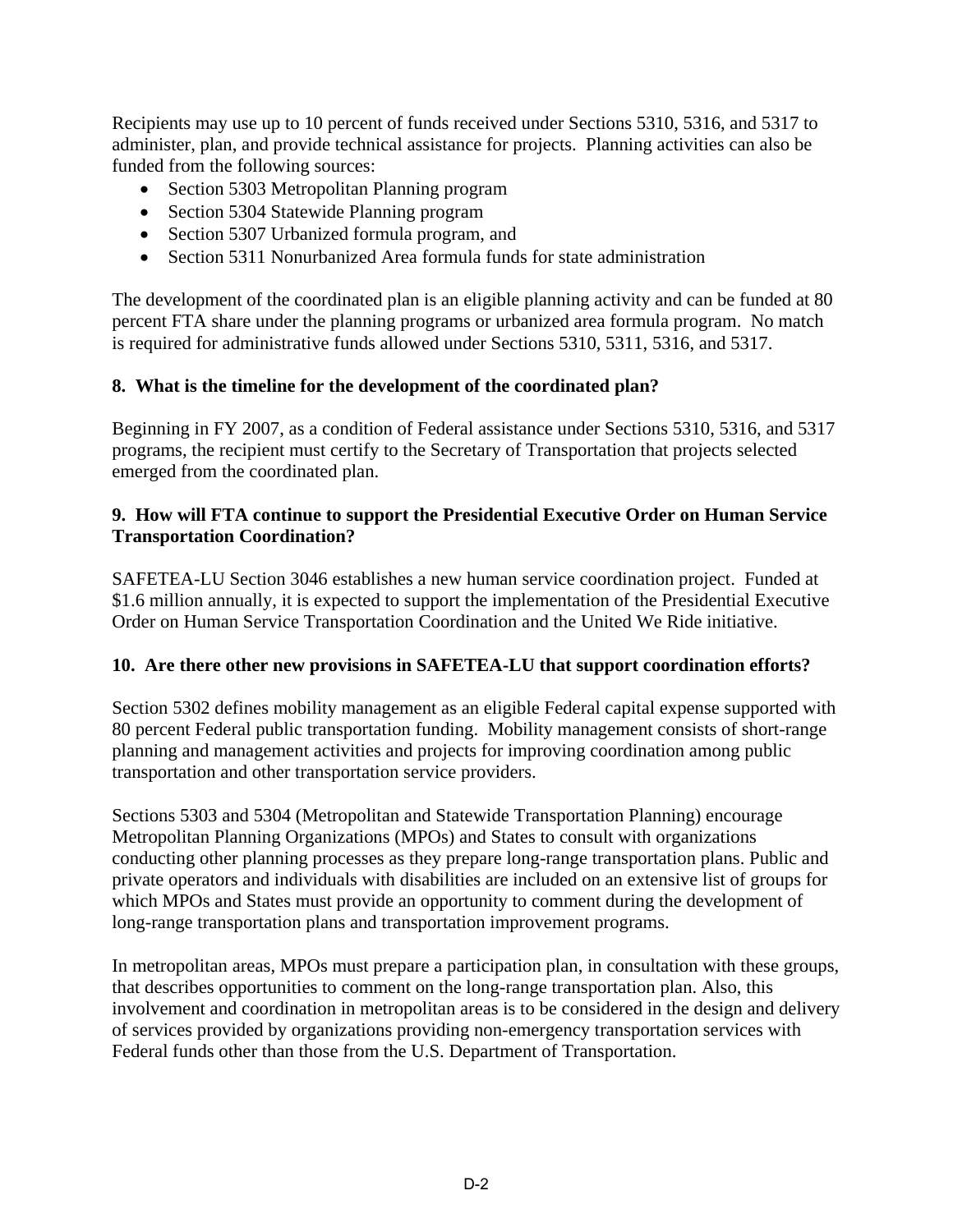#### **11. What kind of State-level or regional planning is envisioned for the coordinated planning process for small urban and rural areas that are within the Governor's apportionment?**

In areas under the Governor's apportionment funds will flow to the State and the State will select projects through a competitive process. This competitive process differs from the planning process. Although the State will be responsible for selecting projects, their involvement in local planning activities is optional. In States that have regional planning agencies, these agencies may take the lead on the development of the coordinated plan. In other cases the transit provider, a human service agency, or another entity might take the lead. Communities will make these decisions.

Funds are allocated to the State and are not entitlements to individual localities under the Governor's apportionment. Funds are to be distributed based on a competitive process using criteria established by the State that are consistent with program objectives and Federal requirements. Projects selected, whether by the State or by the designated recipient (in large urbanized areas), must be derived from a local coordinated plan. A single regional plan might include projects for both a large urbanized area and surrounding areas that receive funds from the State's apportionment.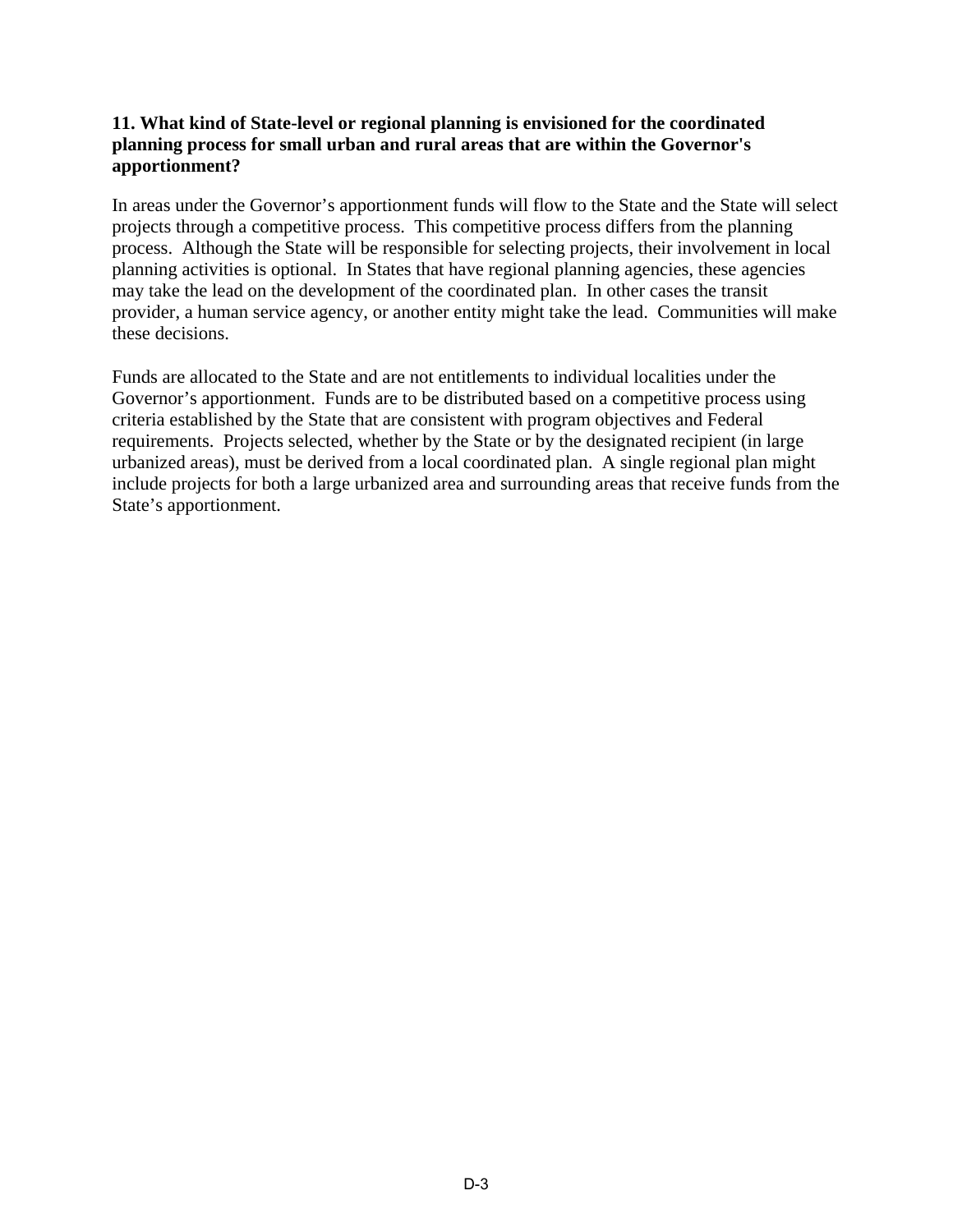## **Coordinated Regional Public Transportation Plan**

### **Preparing a Regional Coordination Plan**

At the June Best Practices Roundtable, the Study Group suggested an outline be drafted to assist regions in preparing coordination plans. The outline on the following page was prepared as a collaborative effort involving the Study Group, TxDOT, regional representatives, and TTI. The outline reflects planning elements that many regions are currently working on, coupled with elements mentioned in existing federal guidance<sup>1</sup> The goal in preparing this outline was to satisfy both HB 3588 and SAFETEA-LU requirements. The outline is intended as a tool you may use to help in preparing your plan.

### **How long should the report be?**

There is no prescribed length. The executive summary should be brief (2-5 pages) and summarize the major elements and actions in your region's plan. The most important aspect of the plan is that it is "your" region's plan and that it speaks to the appropriate audiences, including your planning partners (FTA, TxDOT, MPOs, other entities) and stakeholders

#### **How often do we update the plan?**

The Study Group recommends the plan be updated annually, but plans may be updated and amended as often as needed. A full update will be required by TxDOT every two years. The Study Group also recommends that regions should look at a 5-year planning horizon. USDOT proposed planning rules indicate plans should be updated every 4 years in non-attainment areas and every 5 year in attainment areas to maintain consistency with other transportation planning requirements.

### **What is the "Framework For Action"**

The "Framework for Action" (FFA) is a valuable planning tool that regions are encouraged to use. $2$  It is a self assessment tool designed to help regions and communities assess coordination progress. The "framework for action" is available at the Regional Service Planning website at **[http://www.regionalserviceplanning.org/clearinghouse/.](http://www.regionalserviceplanning.org/clearinghouse/)** Click on Website and Reports and look under published reports.

 $\overline{a}$ 

<sup>1</sup> See March 15 Guidance and June 9 NPRM in the Federal Register posted on the FTA website [http://www.fta.dot.gov/17003\\_ENG\\_HTML.htm](http://www.fta.dot.gov/17003_ENG_HTML.htm)

 $^2$  Framework for Action is available at: http://www.regionalserviceplanning.org/clearinghouse/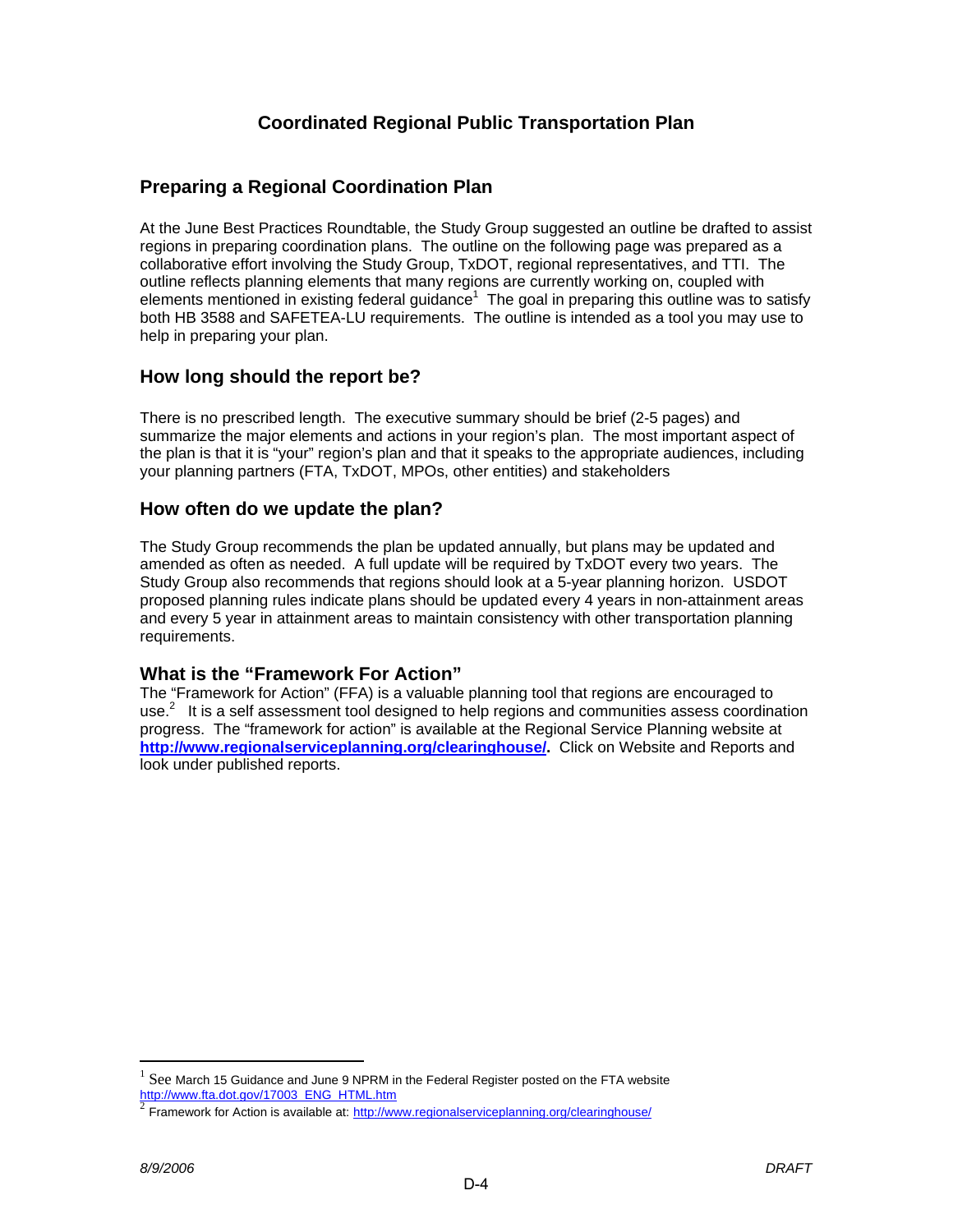## **Coordinated Regional Public Transportation Plan**

*(Sample Outline)* 

- **TITLE PAGE**
- **TABLE OF CONTENTS**
- **ACKNOWLEDGMENTS**
- **EXECUTIVE SUMMARY** *(2-5 pages highlighting key goals and action items)*

#### • **BACKGROUND**

- o Regional Description
	- Geography and Demographics
	- Planning Partners *(who does what)*
	- Current Public Transportation Services/Providers *(who does what)*
- o History of Regional Coordination of Public Transportation
	- **Past/continuing planning activities (***share what's been done*)<br>**Past and current implemented projects/services**
	- Past and current implemented projects/services

#### • **REGIONAL SERVICE COORDINATION PLANNING**

- o Planning Process & Work Plan Descriptions *(what are you doing, how, and with whom))*
	- **Organization** 
		- Lead Entity(ies)
		- Other Involved Entities
		- Committee(s) Structure Description
	- **•** Outreach/ Public Involvement Description

#### • **COORDINATED TRANSPORTATION PLAN**

- o Goals and Objectives
- o Regional Needs Assessment
	- Regional Transportation Resources: Overlaps and Gaps (*unmet needs*)
	- **Strategies to Address Gaps and Needs**
	- Barriers and Constraints
- o Coordination Action Plan
	- Actions Items / Service Descriptions
	- Prioritization / Implementation
	- **Schedule**
- o Inter-regional Coordination
- o Action Plan Evaluation
- o Continuing / Sustaining the Coordination Plan
	- **Continuation strategies**
	- Plan Update Cycle / Process

#### • **APPENDICES**

- o Provider Inventory Summary
- o Public Outreach Activities Summary
- o Framework for Action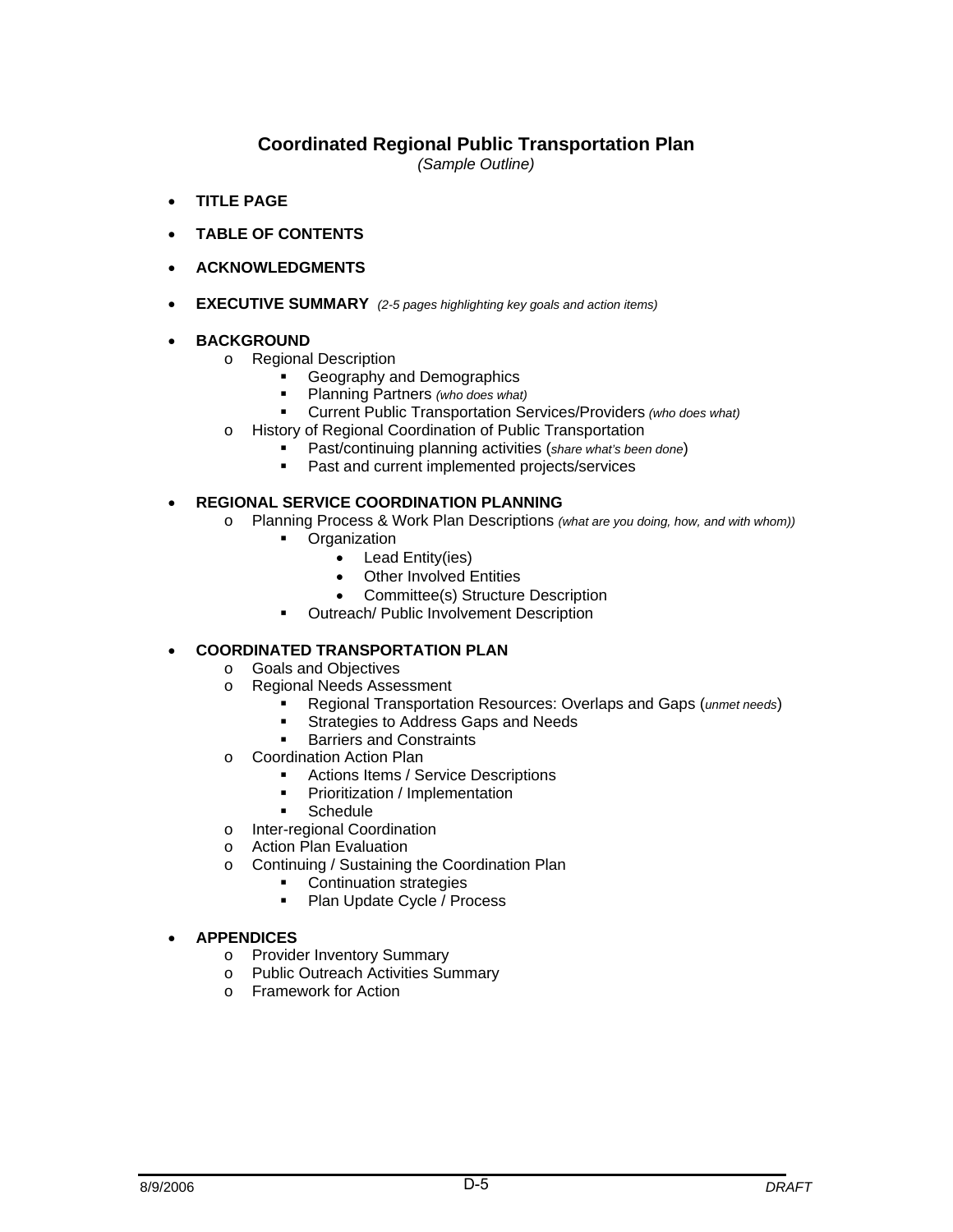# **Identify and Document**  *Best Practices*

## *What is a Best Practice?*

- *Something that demonstrates achievement,*
- *A practice that is most likely to succeed*
- *A practice or program of the highest quality or standard or the most excellent type* 
	- *A practice that is most likely to have or come near to the desired outcome* 
		- *An action or initiative to resolve a Constraint*

# **Why document a Best Practice?**

- Highlight the way(s) your region already coordinates public transportation and shout it out so that all can hear!
- Draw attention to your successes by sharing you experience with others
	- Demonstrate how a constraint was overcome; share your achievement with others
	- Regions can chart a course to improved performance by studying the best business practices, operating tactics and winning strategies of other regions

# **What are examples of the outcomes of a Best Practice?**

- Improve the delivery of transportation services
- Generate efficiencies in operation/increase levels of service
	- Encourage cooperation and coordination
		- Enhance customer satisfaction
		- Improve efficiency and effectiveness